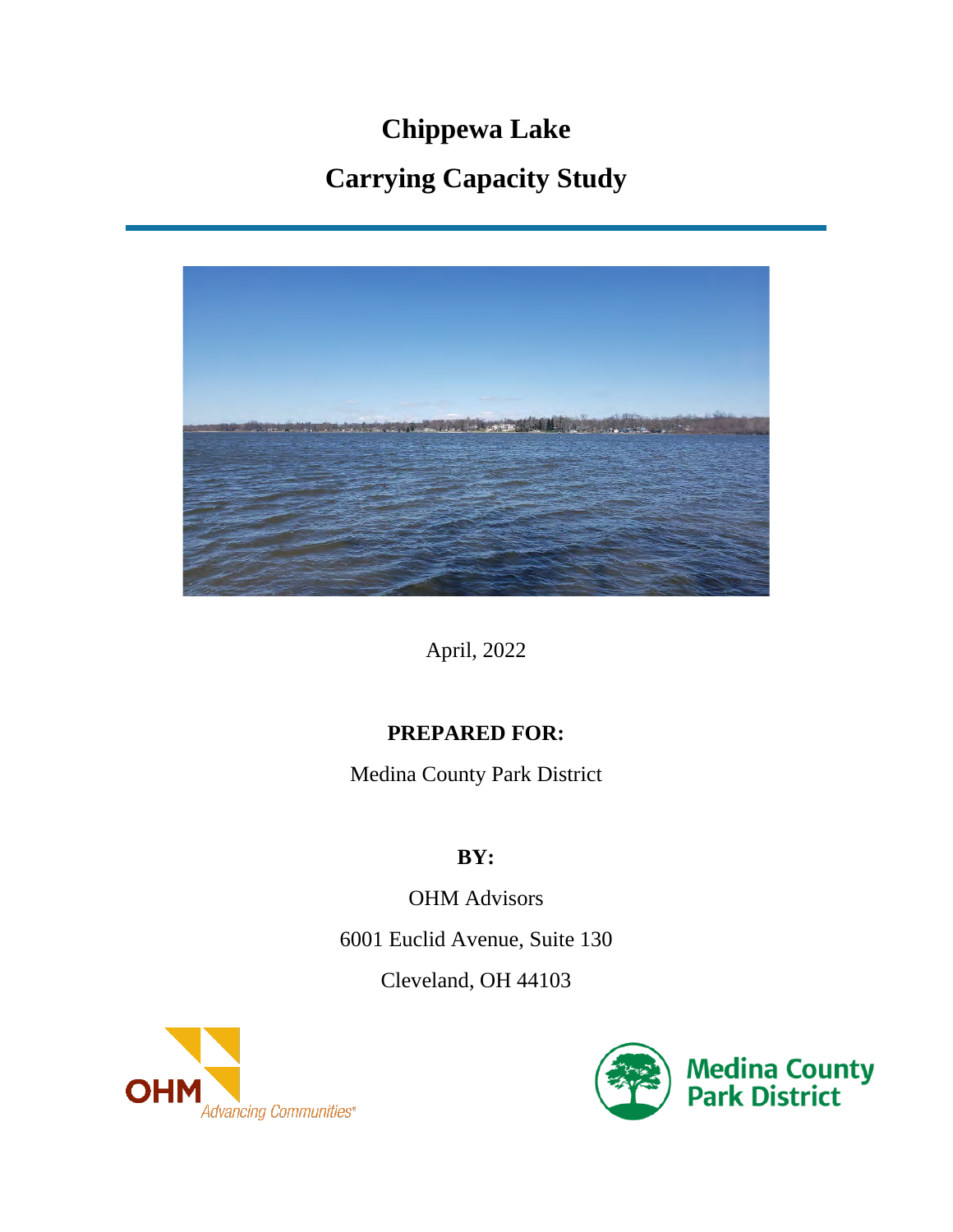# **Table of Contents**

| <b>SECTION #1 – Introduction</b>        | 3  |
|-----------------------------------------|----|
| 1.1 Purpose and Objectives              |    |
| 1.2 Existing Conditions                 |    |
| 1.3 Existing Literature                 |    |
|                                         |    |
|                                         |    |
| 2.1 Introduction                        |    |
| 2.2 Analysis                            |    |
| 2.3 Conclusion                          |    |
| 2.4 Potential Management Considerations |    |
|                                         | 15 |
|                                         | 16 |
|                                         |    |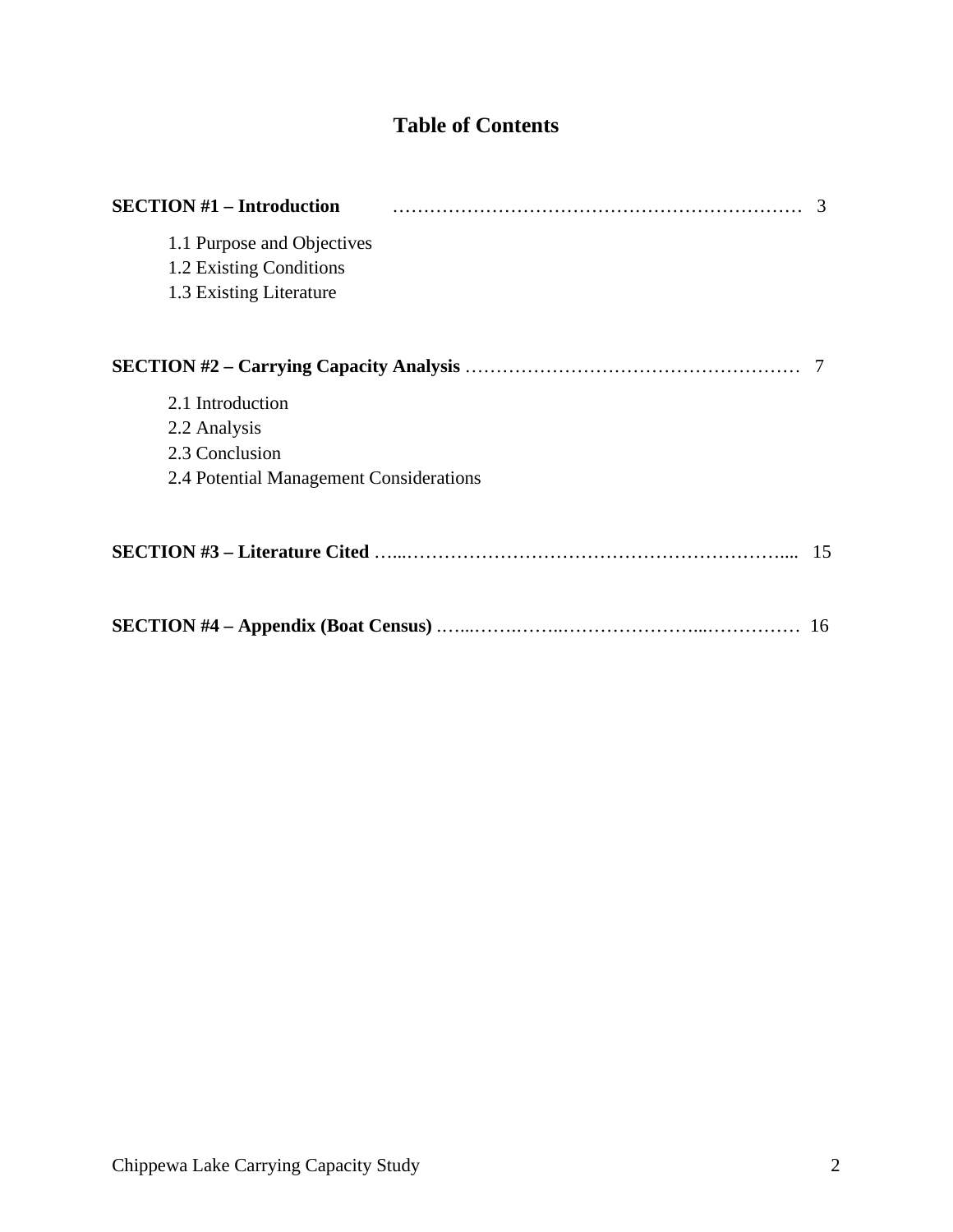# **SECTION #1 - INTRODUCTION**

### **1.1 PURPOSE & OBJECTIVES**

As more people are attracted to Chippewa Lake for its natural beauty and wide variety of recreational opportunities, lake and user health must be taken into consideration. Overcrowding and poor management could lead to detrimental effects on lake ecology and recreational safety, which is why development and expansion should be balanced with the health of Chippewa Lake. Different lake uses have a range of effects on other uses, ranging from no effects to major effects on impaired activity (see Figure 1).

The purpose of this study is to quantify lake usage during the 2021 boating season, develop methods for estimating lake carrying capacity, and compare current lake usage with optimum usage to determine if the lake is being utilized appropriately.

|                                         | Fishing | Motor          | Motor          | Personal     | Sailing | Paddle Craft |
|-----------------------------------------|---------|----------------|----------------|--------------|---------|--------------|
|                                         |         | <b>Boating</b> | <b>Boating</b> | Watercraft   |         | (Kayak,      |
|                                         |         | (Speed)        | (Pontoon)      | (Jet Skiing) |         | Canoe,       |
|                                         |         |                |                |              |         | Paddleboard) |
| Fishing                                 |         |                |                |              |         |              |
|                                         |         |                |                |              |         |              |
|                                         |         |                |                |              |         |              |
| <b>Motor Boating</b>                    |         |                |                |              |         |              |
| (Speed)                                 |         |                |                |              |         |              |
|                                         |         |                |                |              |         |              |
| <b>Motor Boating</b>                    |         |                |                |              |         |              |
| (Pontoon)                               |         |                |                |              |         |              |
|                                         |         |                |                |              |         |              |
| Personal                                |         |                |                |              |         |              |
| Watercraft (Jet                         |         |                |                |              |         |              |
| Skiing)                                 |         |                |                |              |         |              |
| Sailing                                 |         |                |                |              |         |              |
|                                         |         |                |                |              |         |              |
|                                         |         |                |                |              |         |              |
| Paddle Craft                            |         |                |                |              |         |              |
| (Kayak, Canoe,                          |         |                |                |              |         |              |
| Paddleboard)                            |         |                |                |              |         |              |
| Minor or no effect on impaired activity |         |                |                |              |         |              |

**Moderate effect on impaired activity** 

Major effect on impaired activity

#### **Figure 1: Recreational Use Compatibility Matrix**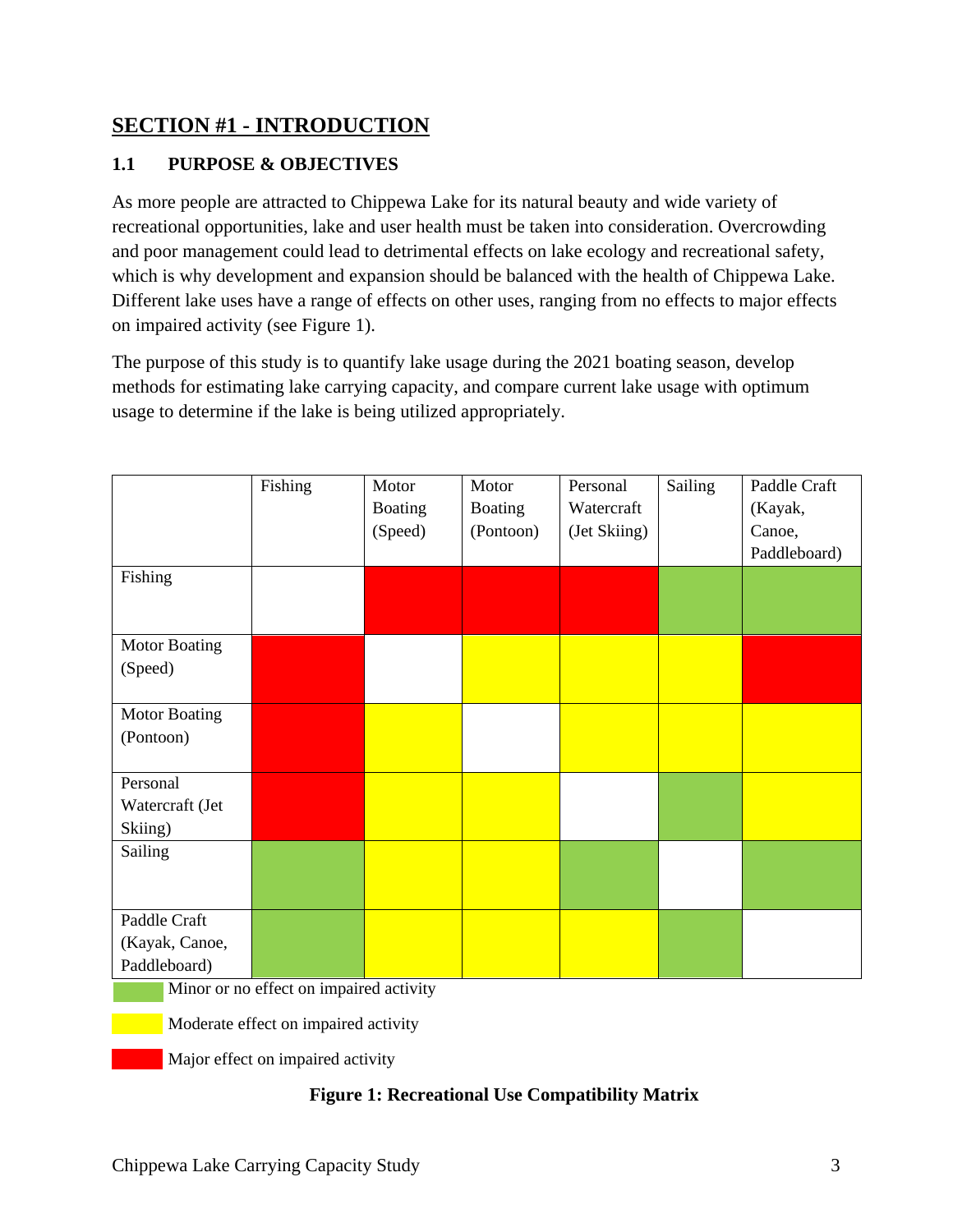The primary objective of the Chippewa Lake Carrying Capacity Study is to assist the Medina County Park District in understanding the current demands placed on Chippewa Lake and determining if measures should be taken to manage further recreational use.

The secondary objectives are to:

- **1.** Describe the proportions of different types of watercrafts using the lake.
- **2.** Quantify the amount of watercraft using the lake during the primary boating season.
- **3.** Identify the optimum carrying capacity of Chippewa Lake.

Figure 2 explains the public engagement and research taken in meeting these objectives.

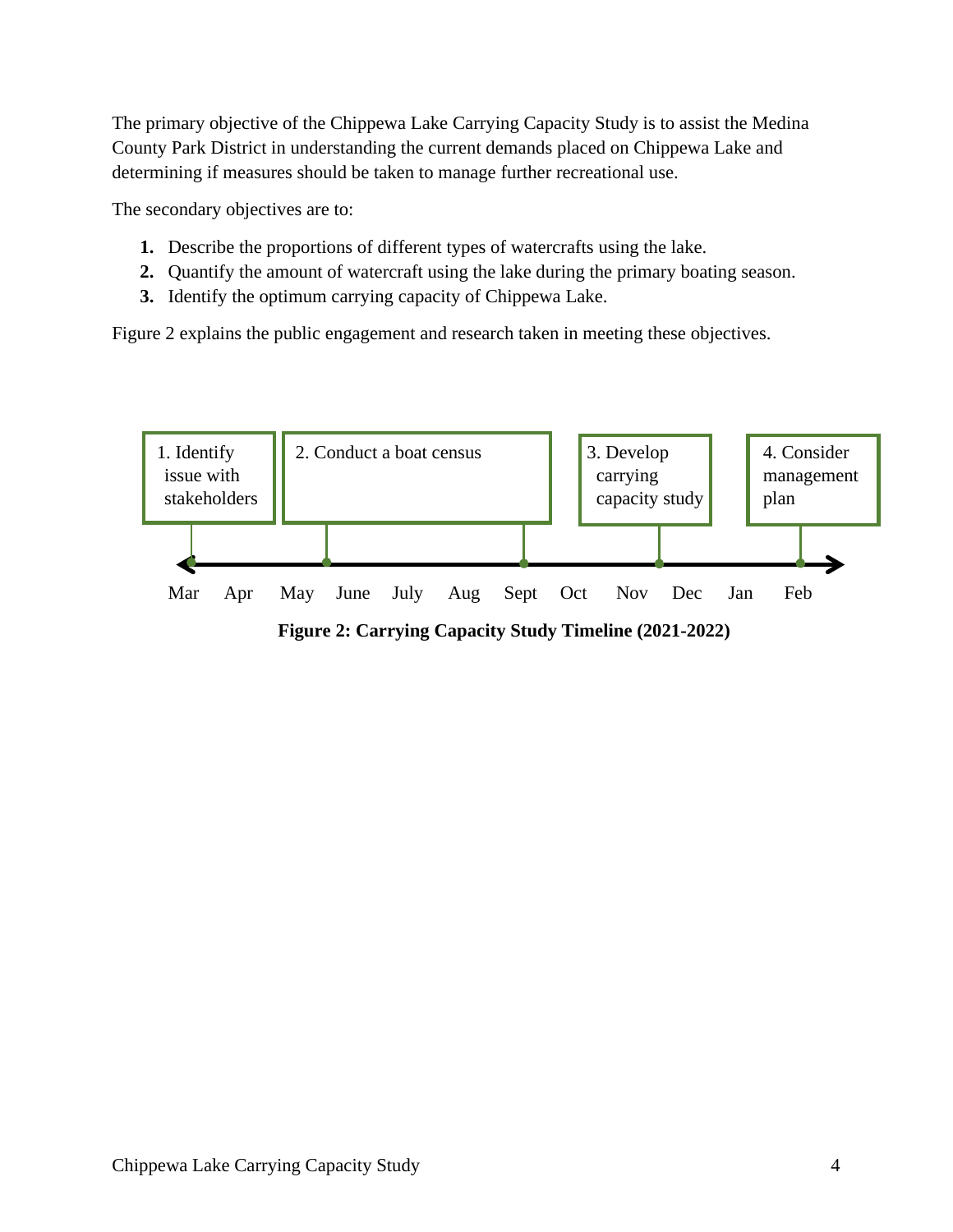#### **1.2 EXISTING CONDITIONS**

Chippewa Lake is located approximately one hour southwest of Cleveland Ohio, shown in Figure 3. The Lake is managed by the Medina County Park District and has an approximate area of 335 acres and 3.1 mile perimeter shared by the Medina County Park District and private properties. The Lake has a public boat ramp, trailer parking, and restroom facility in the southwest corner. Many people visit the lake for boating, sailing, fishing, and paddle craft during the summer months.



**Figure 3: Chippewa Lake Vicinity Map**

| Lake Type               | Glacial          |
|-------------------------|------------------|
| Surface Area            | 335 acres        |
| <b>Maximum Depth</b>    | 24 feet          |
| Mean Depth              | 15 feet          |
| <b>Shoreline Length</b> | $3.1 \text{ mi}$ |





**Topographic Map (ODNR)**



Figure 5: Chippewa Lake Figure 6: Chippewa Lake Map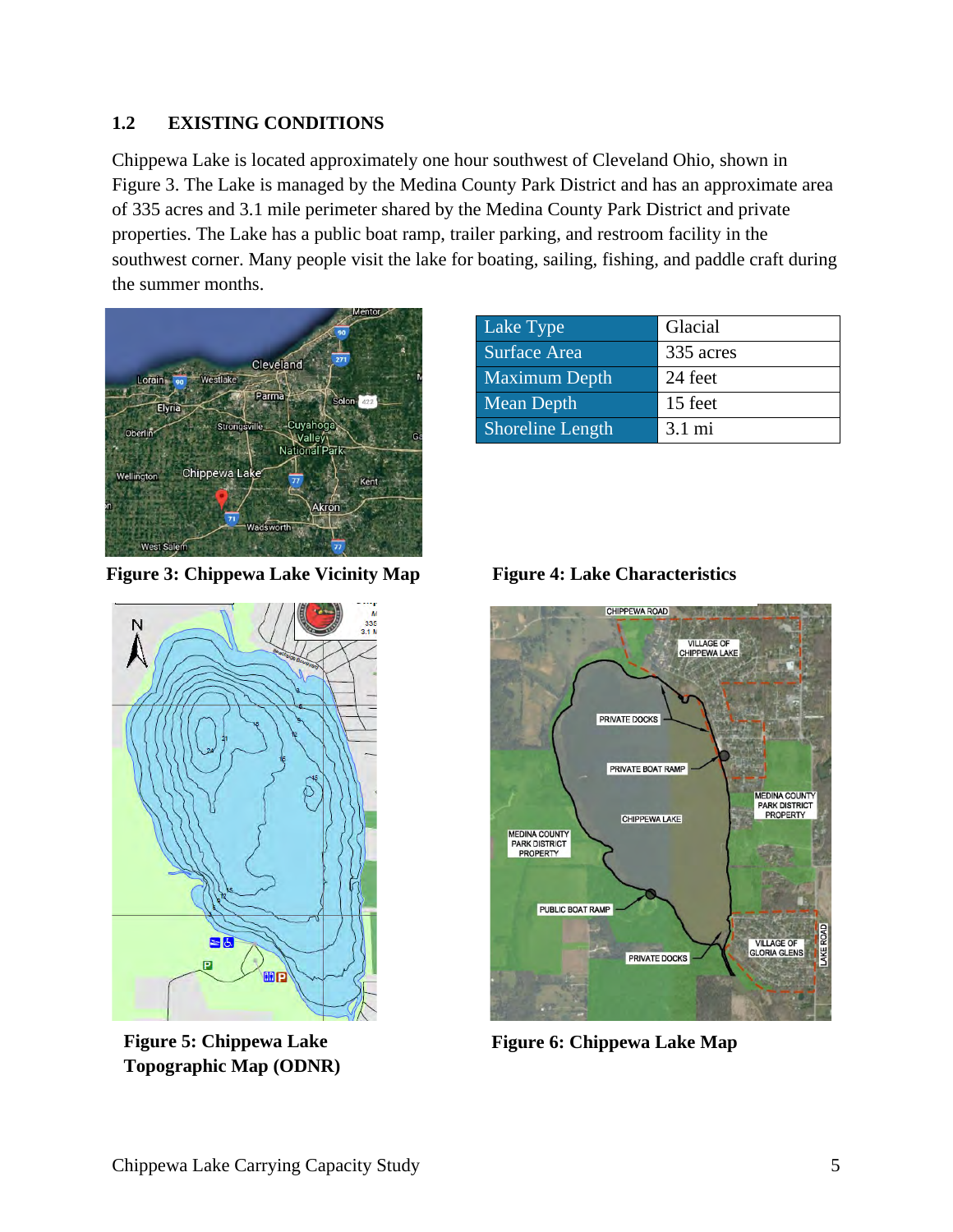#### **1.3 EXISTING LITERATURE**

A body of literature has already been created, in which each report develops an optimum density based on different recreational uses of a lake (see Figure 7 for a summary of existing literature). In one of the more recent studies, Bosley (2005) reviewed past studies and used the information to create an average optimum density of 10-15 acres per boat for all uses. It is important to note, as Bosley (2005) points out, "capacity will vary from site to site in accordance with visitor behavior and preferences, as well as management goals".

| Source                | Density          | <b>Use</b>                        |
|-----------------------|------------------|-----------------------------------|
| Ashton (1971)         | 5-9 acres/boat   | All uses combined in Cass Lake    |
|                       | 4-9 acres/boat   | All uses combined in Orchard Lake |
|                       | 6-11 acres/boat  | All uses combined in Union Lake   |
| Kusler (1972)         | 40 acres/boat    | Waterskiing & all other uses      |
|                       | 20 acres/boat    | Waterskiing                       |
|                       | 15 acres/boat    | Coordinated waterskiing           |
| Jaakson et al. (1989) | 20 acres/boat    | Waterskiing & motorboat cruising  |
|                       | 10 acres/boat    | Fishing                           |
|                       | 8 acres/boat     | Canoeing, kayaking, sailing       |
|                       | 10 acres/boat    | All uses combined                 |
| <b>Wagner</b> (1991)  | 25 acres/boat    | All boating activities            |
| Warback et al. (1994) | 30 acres/boat    | All motorized $(55$ HP) uses      |
| <b>Bosley</b> (2005)  | 10-15 acres/boat | All uses                          |

|  | Figure 7: Review of Literature Previously Conducted on Carrying Capacity |  |  |  |
|--|--------------------------------------------------------------------------|--|--|--|
|  |                                                                          |  |  |  |
|  |                                                                          |  |  |  |
|  |                                                                          |  |  |  |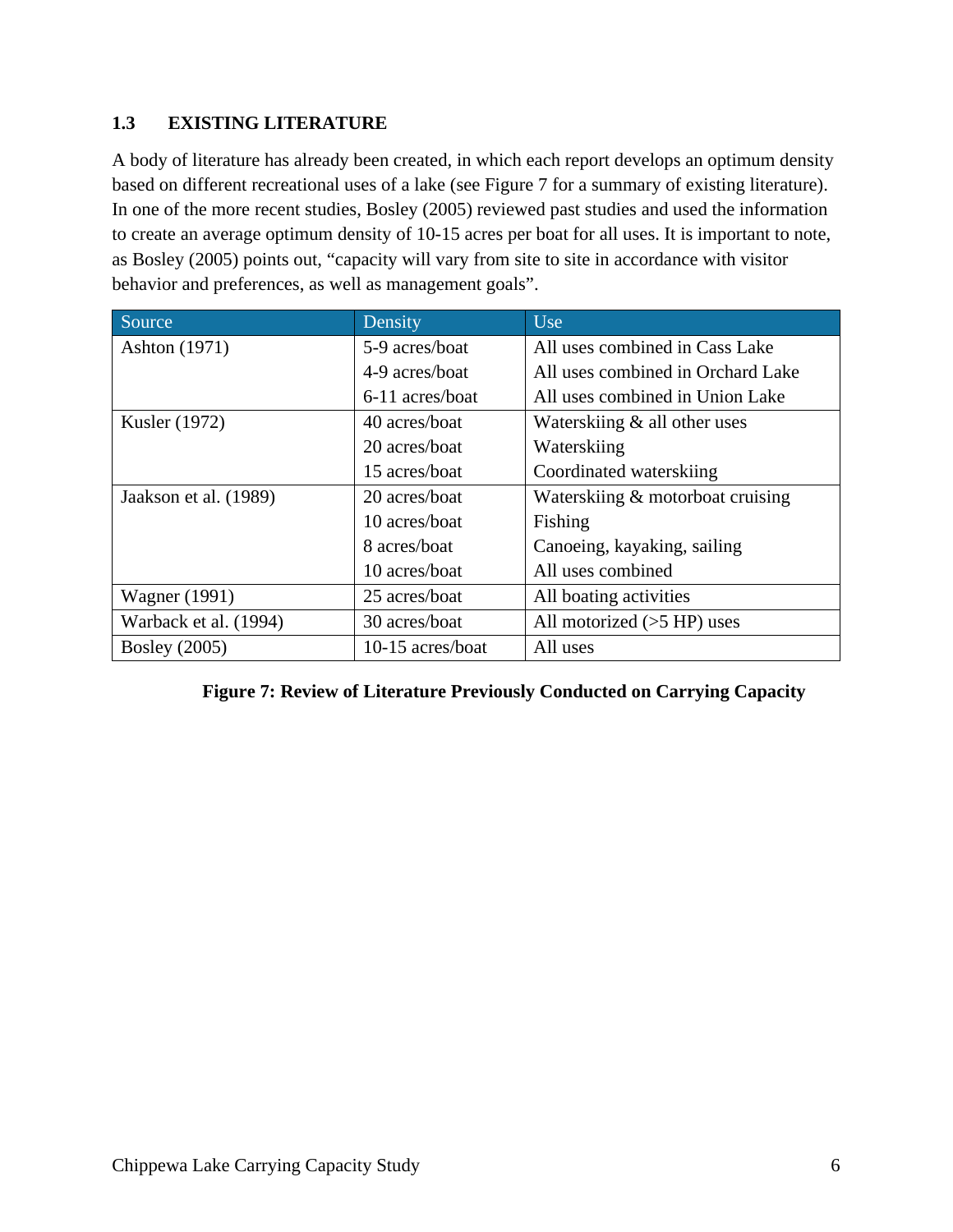# **SECTION #2 - CARRYING CAPACITY ANALYSIS**

#### **2.1 INTRODUCTION**

Carrying capacity refers to the idea of how a lake can be safely used to ensure its continued use in the future is safe for the natural environment and recreational users. This study uses an inventory of watercraft types, a thorough analysis of the lake's physical condition, and existing literature to identify an optimum density unique to Chippewa Lake. The combination of methods ensures the study is an accurate and valid representation of current lake use. This study will not make recommendations for management procedures, but it provides a baseline of data for new policies to be created.

#### **2.2 ANALYSIS**

The carrying capacity study includes three main factors to determine proper lake use:

- 1. The proportion of each type of watercraft using the lake.
- 2. The amount of lake area each type of watercraft requires.
- 3. The total usable lake area.

The following methods were developed to calculate Chippewa Lake's carrying capacity:

| Method #1: Lake Size Capacity                   | Method #2: Lake Use Capacity                     |
|-------------------------------------------------|--------------------------------------------------|
| Step 1. Calculate usable lake area              | Step 1. Calculate usable lake area               |
| Step 2. Establish optimum boating density       | Step 2. Establish optimum boating density        |
| Step 3. Boat census                             | Step 3. Boat census                              |
| Step 4. Lake size carrying capacity calculation | Step 4. Lake users carrying capacity calculation |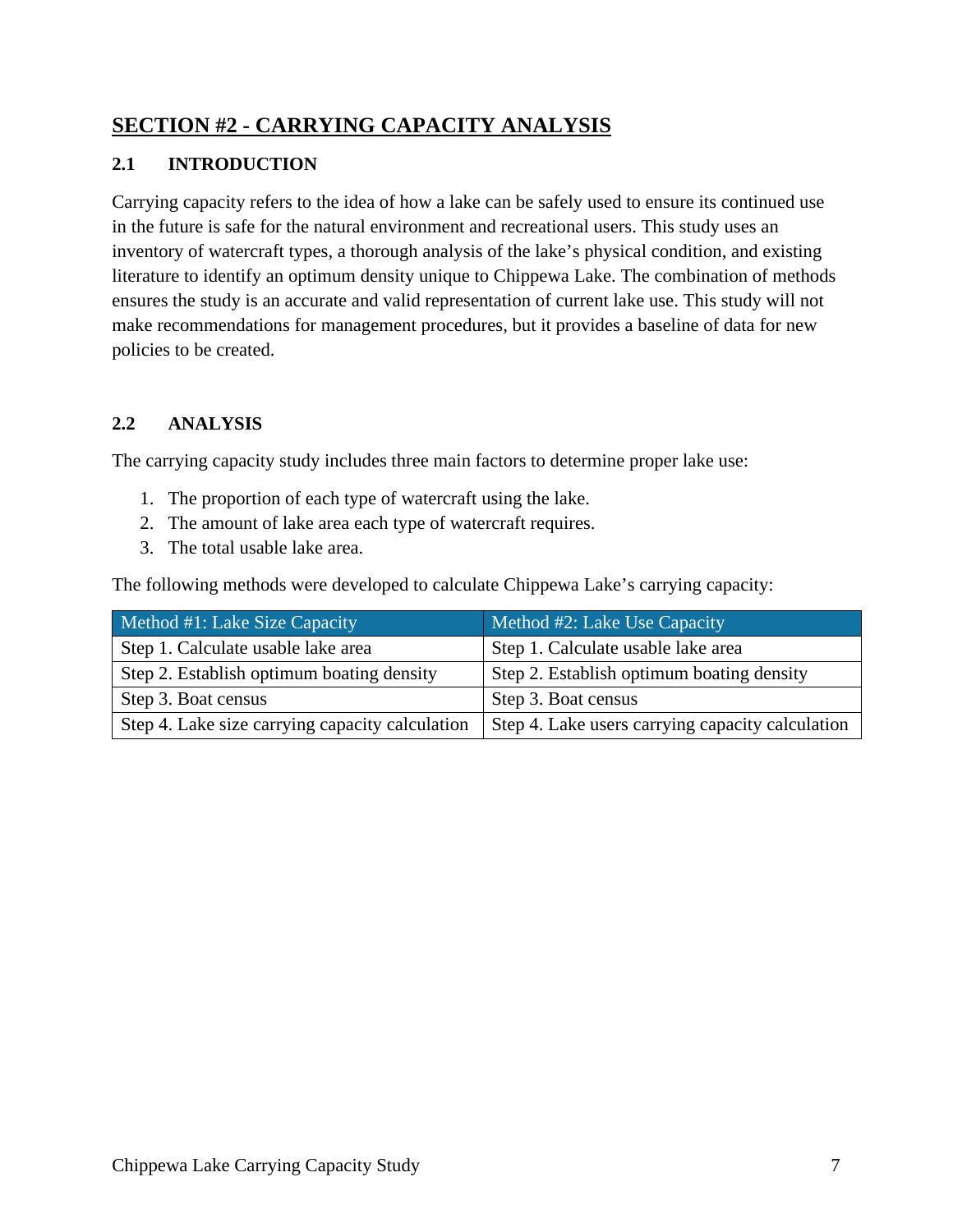#### **METHOD #1 & #2:**

#### **STEP 1 – Define Usable Lake Area**

Calculate the usable lake area that supports a range of boating activities safely without significant environmental impact. Usable lake area is defined as the portion of the lake that is available and unrestricted for all types of watercrafts. Previous studies have shown that shallow areas (0-10 feet) are most susceptible to adverse impacts associated with motor boat activities. Impacts include sediment re-suspension, reduced water clarity, and damage to fish and wildlife habitat, among others. Wagner (1991) observed that the shallowness ratio, which compares the area of the lake less than 5 feet deep to the total area, is more indicative of the lake bottom area

likely to be directly affected by motorized watercraft. Based on previous studies, the usable lake area in this study is defined as the lake surface area greater than five feet deep. Previous studies also note an important point regarding water level fluctuations. When the water level drops, the usable lake area is reduced. Carrying capacity would thus be lower during periods of low lake level. This study does not provide any methodological suggestions for accounting for this fluctuation when estimating usable lake area.



**Figure 8: Usable Lake Area (Contour Map Courtesy of ODNR)** 

| Lake Area | <b>Restricted Area</b>       | Usable Area                  |
|-----------|------------------------------|------------------------------|
|           | (Area less than 5 feet deep) | (Area more than 5 feet deep) |
| 335 acres | 70 acres                     | 265 acres                    |

#### **Figure 9: Adjusted Lake Area**

Accounting for the 70 acres of the lake less than 5 feet deep, the total usable lake area is 265 acres.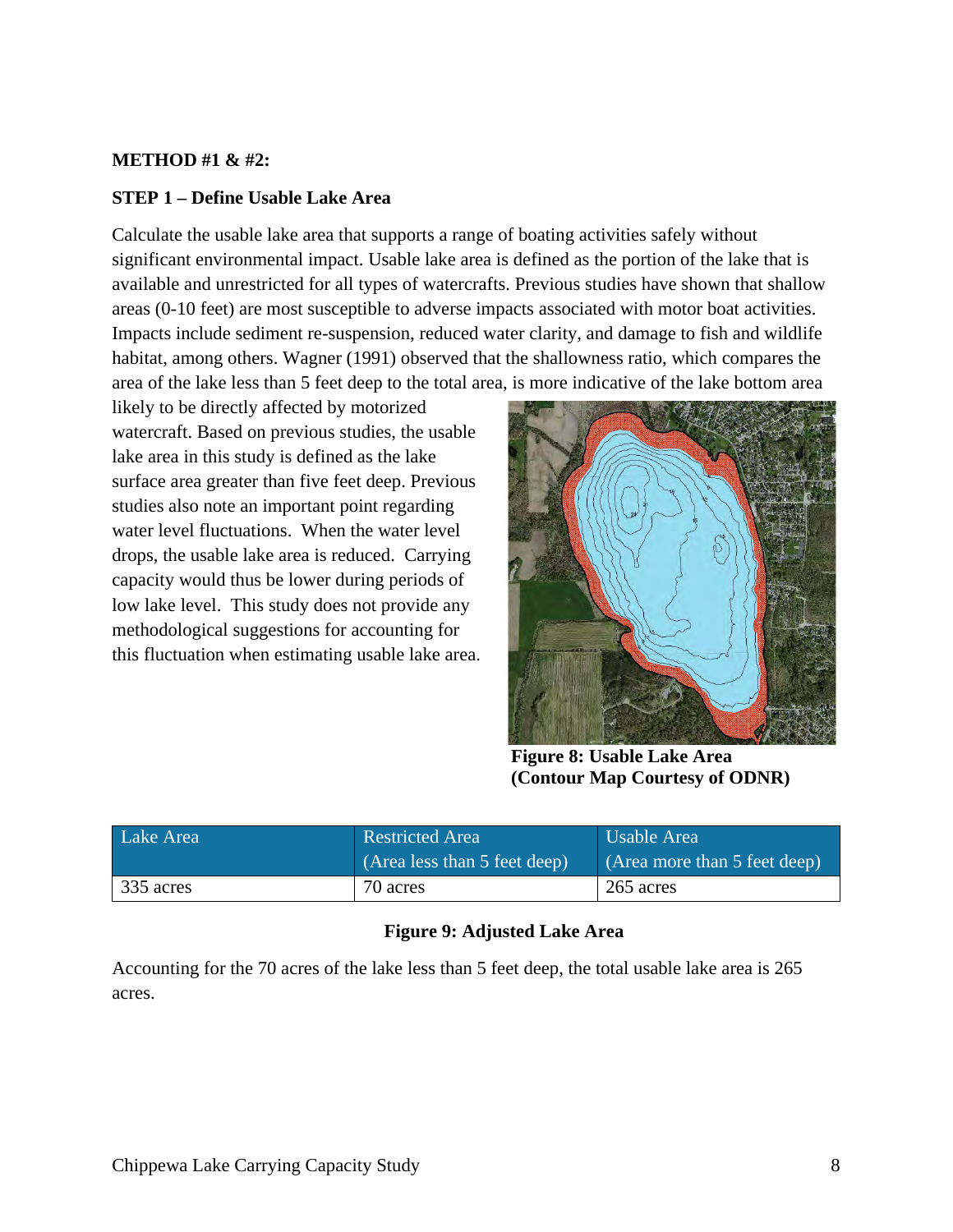#### **METHOD #1 & #2:**

#### **STEP 2 – Determine Spatial Requirements (Optimum Density)**

Based on existing literature, establish the minimum spatial requirements for various boating activities/speeds observed. See Figure 10 below for a summary of optimum density for each watercraft type observed on Chippewa Lake.

| Type of Watercraft   | <b>Optimum Density (Source)</b>                |  |
|----------------------|------------------------------------------------|--|
| <b>Speed Boats</b>   | 15 - 20 acres/boat (Bosley 2005)               |  |
| Pontoon Boats        | 10 - 15 acres/boat (Bosley 2005)               |  |
| <b>Fishing Boats</b> | 7 - 12 acres/boat (Jaakson 1989)               |  |
| Sailboats            | 5 - 10 acres/boat (Jaakson 1989)               |  |
| Personal Watercraft  | 2 - 7 acres/boat (Jaakson 1989 and Observation |  |
|                      | from Boat Census)                              |  |
| Paddle Craft         | 1 - 6 acres/boat (Jaakson 1989 and Observation |  |
|                      | from Boat Census)                              |  |



The spatial requirement for each use is determined using the range of optimum densities defined in Figure 10. This study assumes more space is required for fast-moving watercraft and less space is required for slow-moving watercraft. This study utilizes the determined watercraft density as noted below in Figure 11.



**Figure 11: Watercraft Density Matrix**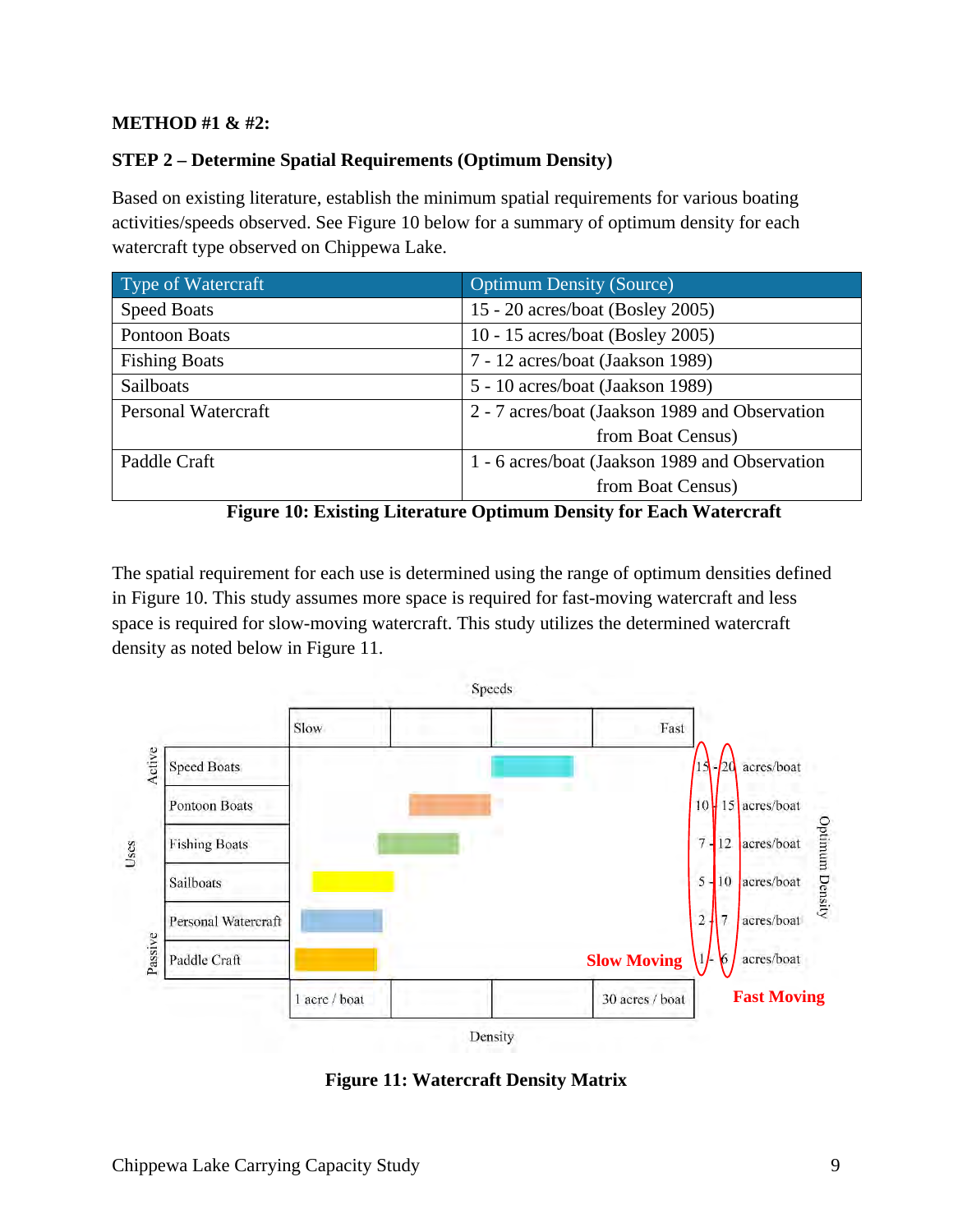#### **METHOD #1 & #2:**

#### **STEP 3 – Complete Boat Census**

A boat census for Chippewa Lake was conducted from June 11, 2021 to September 6, 2021 to gather data on how many and what type of watercraft use the lake on a given day. A total of 1,226 boats were observed over 22 days, creating an average of 55 boats each day. Most of these boats were stationary or slow cruising as opposed to fast moving, with the heaviest usage occurring on the weekend. See Figures 12, 13, and 14 for a summary of the observed conditions. Although efforts were made to minimize errors, there is always the possibility for over- or undercounting. A complete record of data from the boat census is included in the appendix.



**Figure 12: Proportion of Watercraft Observed** 

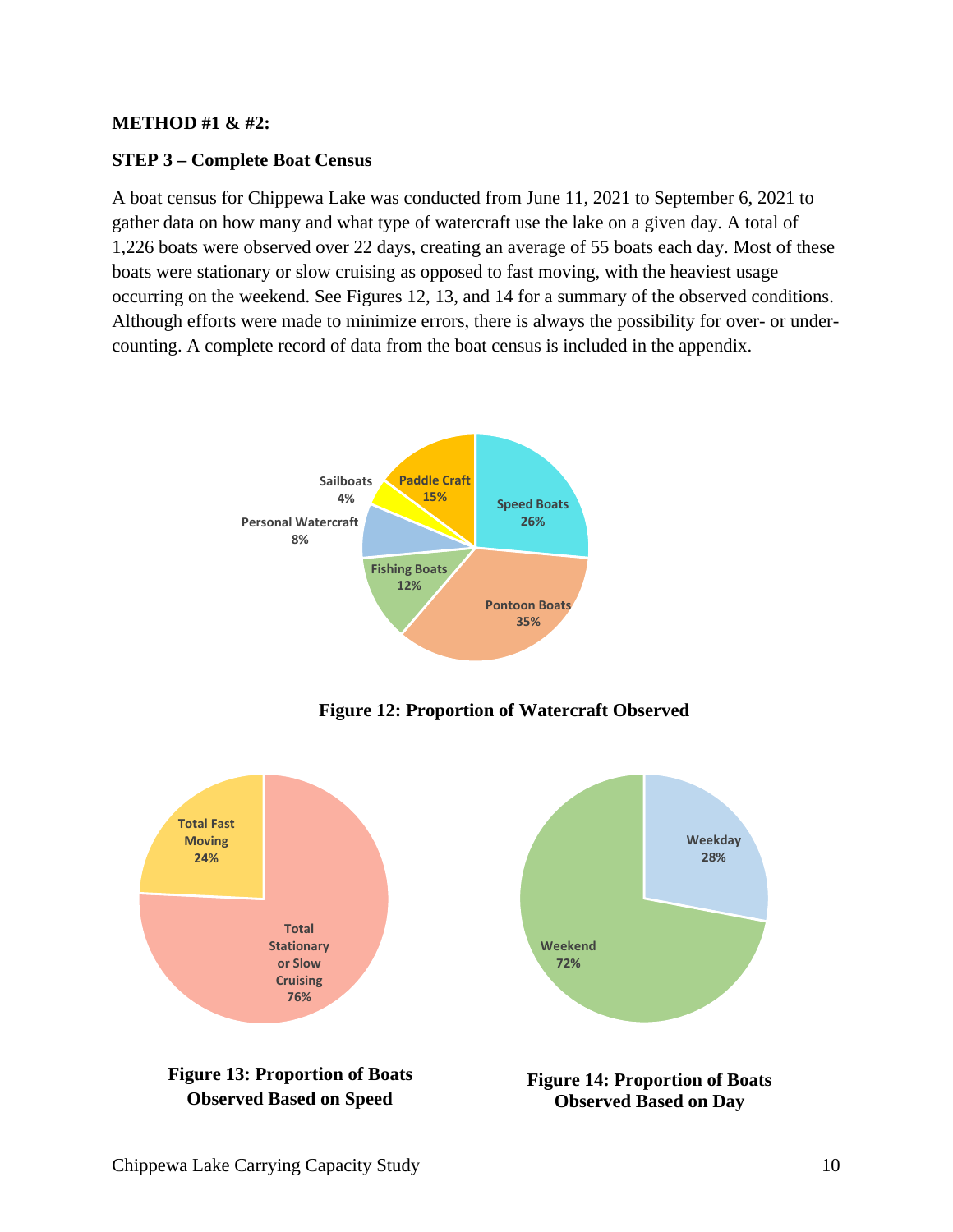#### **METHOD #1:**

#### **STEP 4 – Lake Size Carry Capacity Calculation**

To determine the appropriate size of Chippewa Lake based on the current users, the formula below was developed, where the average number of watercraft observed per day is derived from the boat census, and the optimum density as determined in Step 2, Figure 11.

#### **Formula:**

Average # of Watercraft Observed per Day  $(\#)$  \* Optimum Density (Acres/Boat) = Minimum Spatial Requirement (Acres)

The table below in Figure 15, equates the Minimum Spatial Requirement for each type of watercraft and sums the total Minimum Spatial Requirement based on the Average Number of Watercraft Observed per Day.

| Type of Watercraft                                     | Average # of               | <b>Optimum Density</b> | Minimum Spatial |
|--------------------------------------------------------|----------------------------|------------------------|-----------------|
|                                                        | <b>Watercraft Observed</b> |                        | Requirement     |
|                                                        | per Day                    |                        |                 |
| <b>Speed Boats</b>                                     |                            |                        |                 |
| Fast                                                   |                            | 20 acres/boat          | 140 acres       |
| Slow                                                   | 8                          | 15 acres/boat          | 120 acres       |
| Pontoon Boats                                          |                            |                        |                 |
| Fast                                                   | 2                          | 15 acres/boat          | 30 acres        |
| Slow                                                   | 18                         | 10 acres/boat          | 180 acres       |
| <b>Fishing Boats</b>                                   |                            |                        |                 |
| Fast                                                   | 1                          | 12 acres/boat          | 12 acres        |
| Slow                                                   | 6                          | 7 acres/boat           | 42 acres        |
| Sailboats                                              | $\overline{2}$             | 5 acres/boat           | 10 acres        |
| <b>Personal Watercraft</b>                             | 4                          | 2 acres/boat           | 8 acres         |
| Paddle Craft                                           | 8                          | 1 acres/boat           | 8 acres         |
| <b>Total Minimum Spatial Requirement:</b><br>550 acres |                            |                        |                 |

#### **Figure 15: Minimum Spatial Requirement**

Based on the existing lake users, a calculated 550 acres is needed to safely support those users without harming the environment and creating an unsafe condition for recreational users, which is **207% greater** than the existing usable lake area of 265 acres.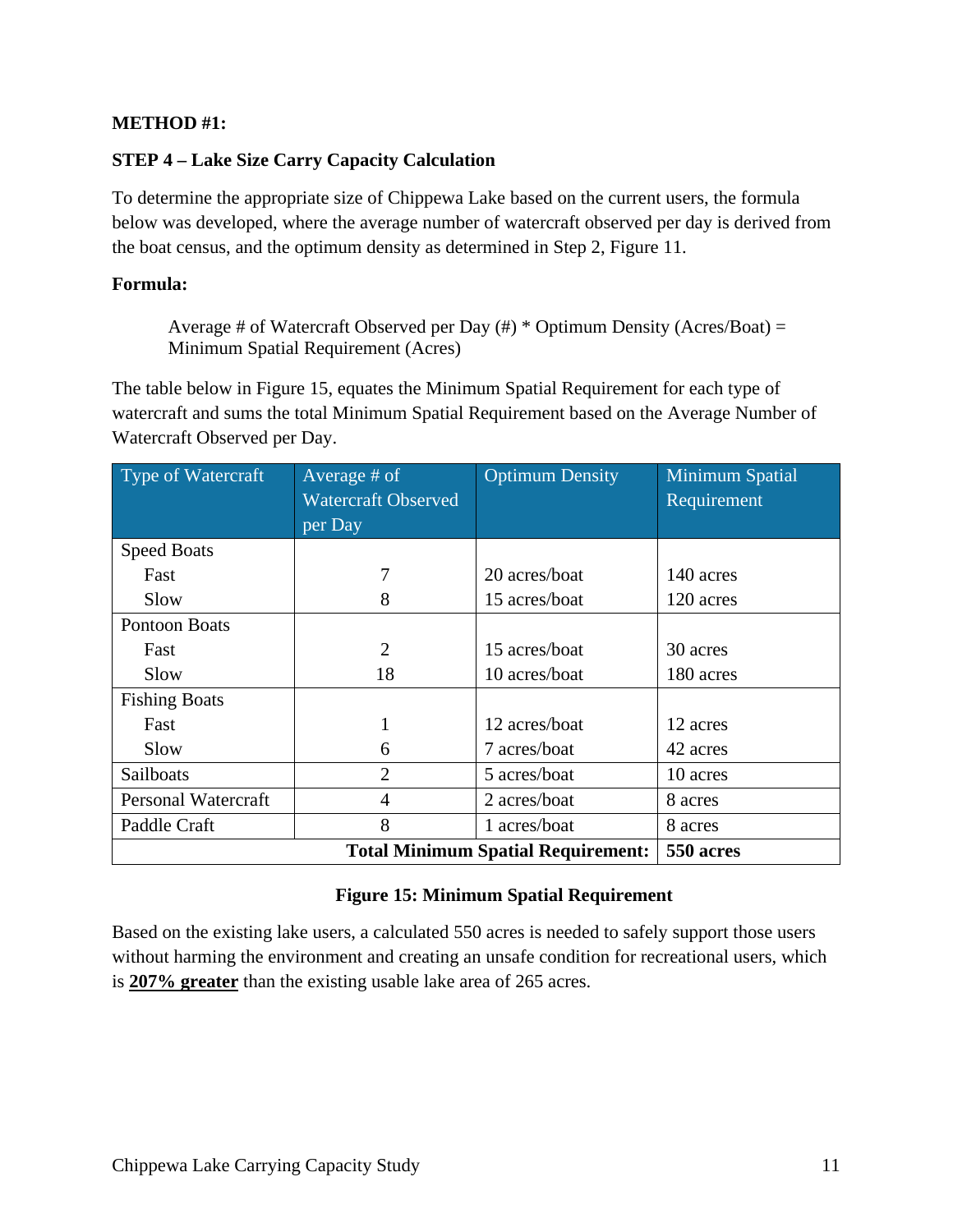#### **METHOD #2:**

#### **STEP 4 – Lake User Carrying Capacity Calculation**

To determine the appropriate number of users based on the existing usable lake area, the formula below was developed, where percentage of fast/slow moving watercraft is derived from the boat census, and the optimum density per watercraft as determined in Step 2, Figure 11.

#### **Formula:**

Usable Lake Area (Acres) / Weighted Average Optimum Density (Acres/Boat)  $=$  Lake User Capacity (Boats)

- The Usable Lake Area (Acres) is defined in Step 1, Figure 9.
- The Weighted Average Optimum Density (Acres/Boat) is calculated by weighting the average optimum density of fast / slow moving boats, as shown in the formula below:
	- o (Percentage of Fast-Moving Use) \* (Fast-Moving Average Optimum Density (Acres/Boat)) + ((% of Slow-Moving Uses) \* Slow-Moving Average Optimum Density (Acres/Boat) = Weighted Average Optimum Density (Acres/Boat)
	- o Where the boat census determined the following percentage of fast-moving versus slow/stationary uses.

24% Fast-moving uses 76% Slow/stationary uses

• Previous literature and observations of Chippewa Lake determined average optimum density. Based on the Watercraft Density Matrix in Figure 11, the optimum densities for fast- and slow-moving watercraft are as follows:

| <b>Type of Fast-Moving Watercraft</b> | <b>Optimum Density</b> |
|---------------------------------------|------------------------|
| Speed Boats (Fast)                    | 20 acres/boat          |
| Pontoon Boats (Fast)                  | 15 acres/boat          |
| <b>Fishing Boats (Fast)</b>           | 12 acres/boat          |
| <b>Average Optimum Density:</b>       | 15.7 acres/boat        |
| Type of Slow-Moving Watercraft        | <b>Optimum Density</b> |
| Speed Boats (Slow)                    | 15 acres/boat          |
| Pontoon Boats (Slow)                  | 10 acres/boat          |
| <b>Fishing Boats (Slow)</b>           | 7 acres/boat           |
| Sailboats                             | 5 acres/boat           |
| <b>Personal Watercraft</b>            | 2 acres/boat           |
| Paddle Craft                          | 1 acres/boat           |
| <b>Average Optimum Density:</b>       | 6.7 acres/boat         |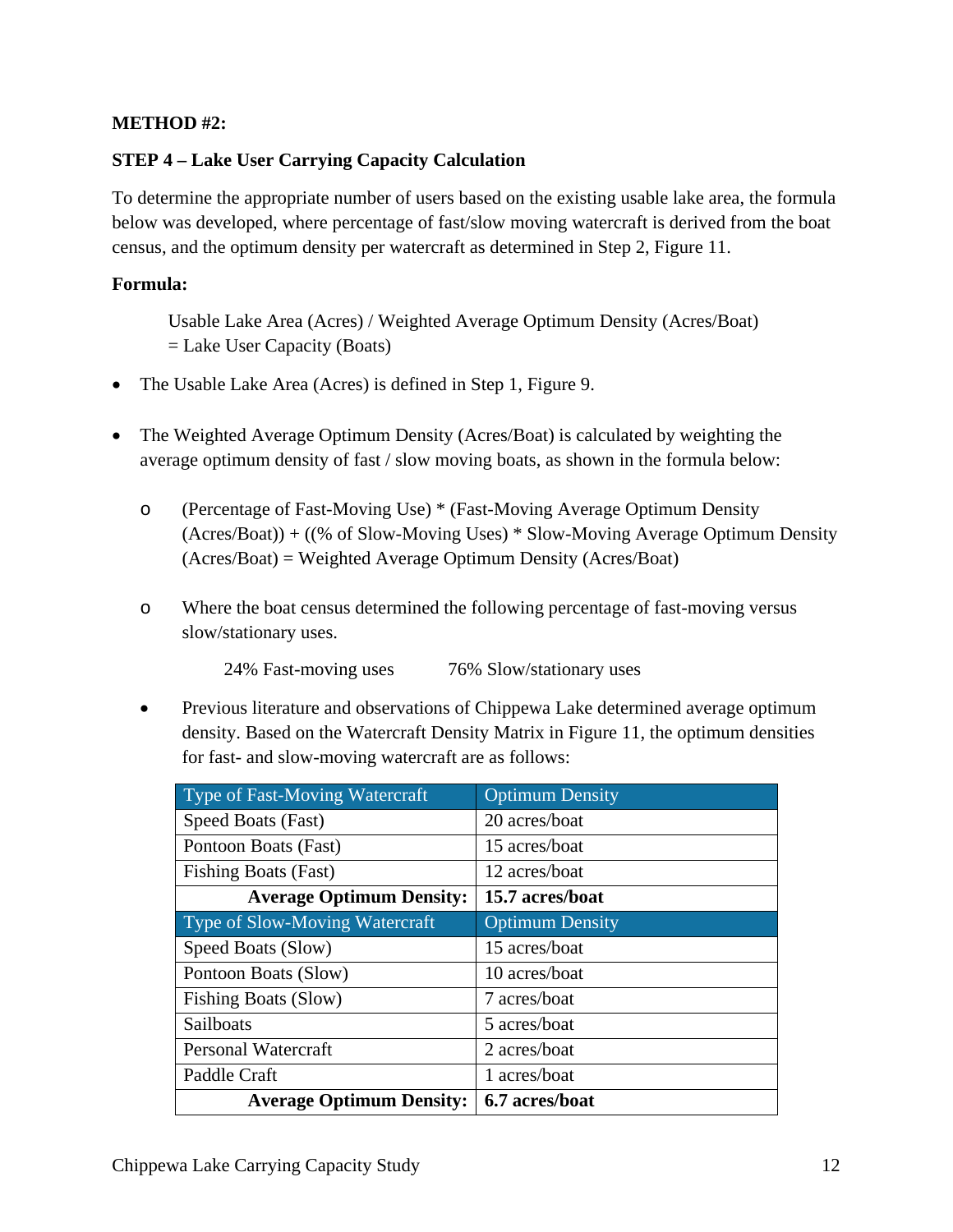• Based on the defined information, calculate the Weighted Average Optimum Density: (% of Fast-Moving Uses \* Fast-Moving Average Optimum Density) + (% of Slow-Moving Uses \* Slow-Moving Average Optimum Density) = Weighted Average Optimum Density

(0.24\*15.7 acres/boat) + (0.76\*6.7 acres/boat) = **8.9 acres/boat**

With the Weighted Average Optimum Density defined, calculate the carrying capacity of lake users:

Usable Lake Area (Acres) / Weighted Average Optimum Density (Acres/Boat) = Lake User Capacity (Boats)

265 acres / 8.9 acres/boat = **30 boats** 

Based on the boat census, an average of 55 boats currently use the lake per day, which is **183%** greater than the calculated carrying capacity of 30 boats.

#### **2.3 CONCLUSION**

The above findings indicate there is a high probability of conflict between different users and subsequent environmental degradation on Chippewa Lake. Both carrying capacity calculation methods result in a significant overuse of Chippewa Lake, which raises the importance of proper lake management. Some common methods of regulation include charging launch fees, limiting the number of available permits, and creating strict horsepower and speed limits. Some lakes impose rules to allow only certain types of watercrafts at certain times of the day. Regardless of the method of regulation on Chippewa Lake, it is critical to educate the public about the condition of the lake and how they can help to maintain a safe and healthy environment.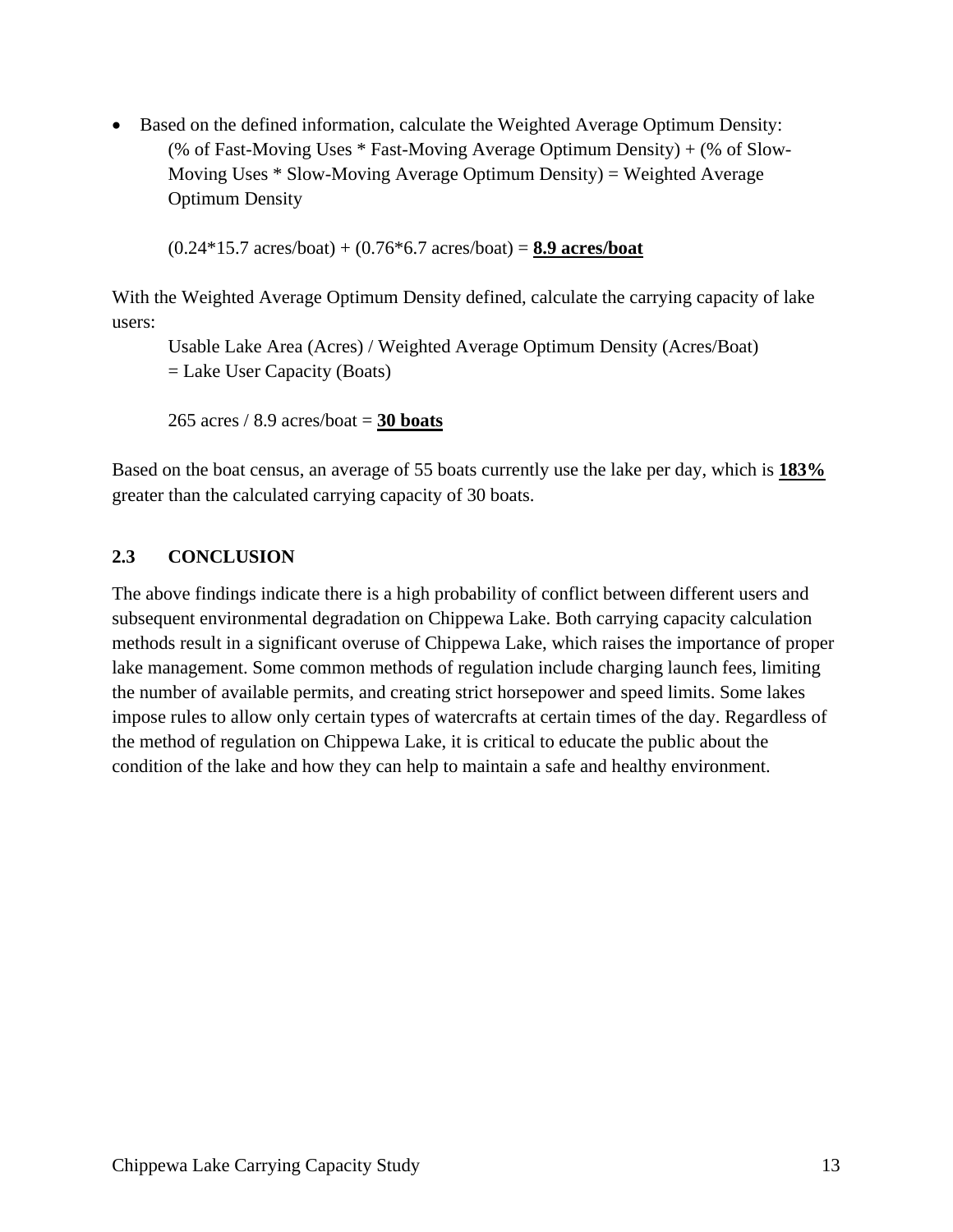#### **2.4 POTENTIAL MANAGEMENT CONSIDERATIONS**

| <b>Strategy</b>                                                       | <b>Regulations</b>                  | <b>Example</b>                                                                                                                                             |
|-----------------------------------------------------------------------|-------------------------------------|------------------------------------------------------------------------------------------------------------------------------------------------------------|
| Regulations<br>limiting the<br>amount or type of<br>boating activity. | Lake zoning ordinance.              | An established no-wake zone(s), or low-speed<br>time period, can be established for part of each<br>day or on selected days.                               |
| Regulations<br>limiting lake<br>speed limits.                         | Lake zoning ordinance.              | Reducing the lake horsepower reduces the lake<br>speed limits and decreases the space required<br>per boat, allowing more boats to safely use the<br>lake. |
| Limit public<br>access.                                               | Local ordinance and<br>enforcement. | Limited parking at lake landings affects the<br>number of boats launched at public access sites<br>and requires local enforcement.                         |
| Law enforcement.                                                      | Lake zoning ordinance.              | Add a permanent watercraft law enforcement<br>presence.                                                                                                    |
| Manage and<br>mitigate private<br>lake access.                        | Land use zoning.                    | Land use zoning or other policies can limit high<br>density shoreline development to mitigate lake<br>over-use.                                            |

Determining the carrying capacity of a lake and deciding how to prevent overcrowding will inspire some disagreement. However, studying a lake's recreational carrying capacity can bring lake users and managers together, with the ultimate goal of increasing all users' enjoyment of the lake. Assessing carrying capacity is a measure to protect lake users. Users can be involved in the lake management plan through public meetings, surveys, or volunteering to help with the plan. The more users can be involved in finding ways to better manage the lake, the better the solution will be.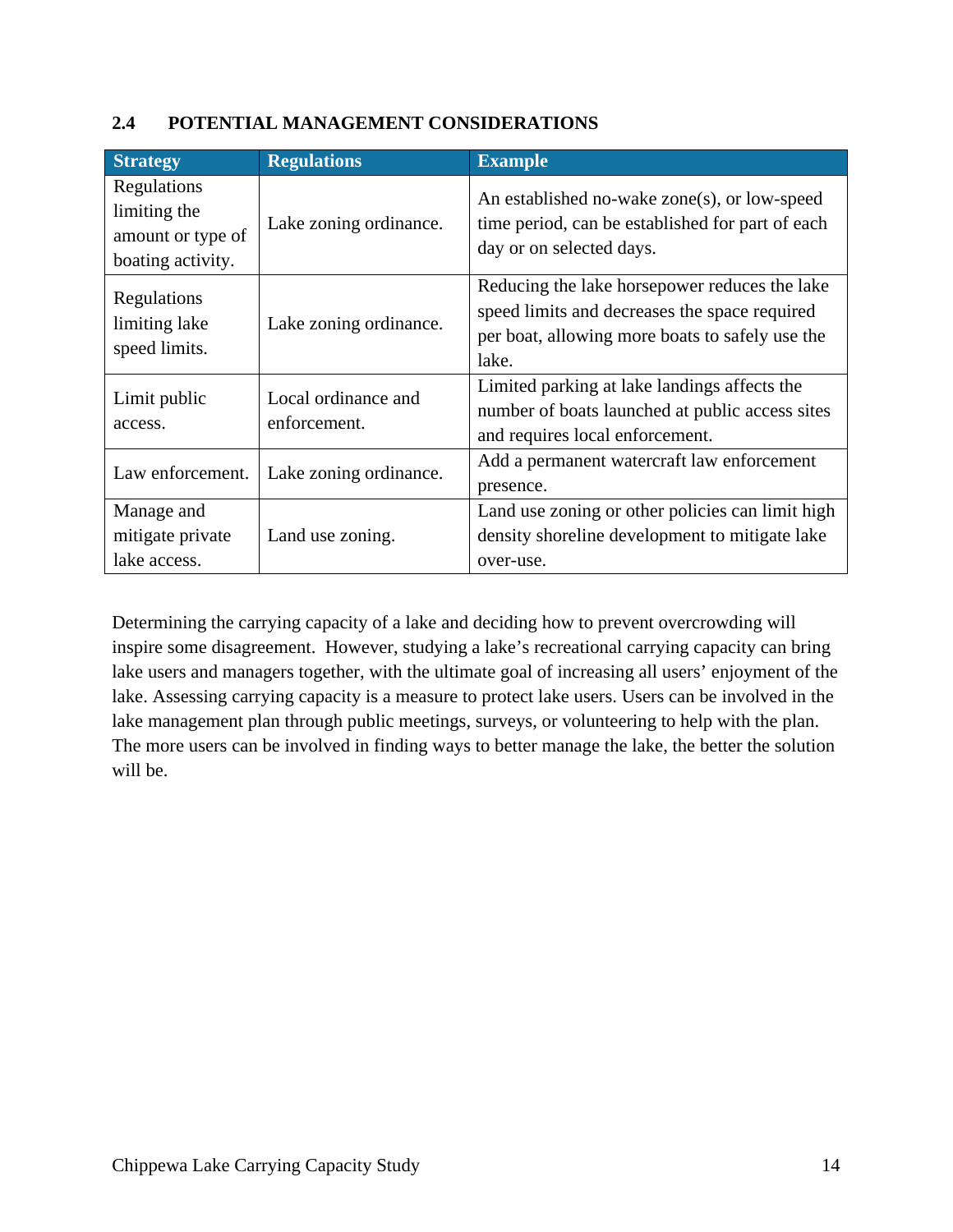## **SECTION #3 - LITERATURE CITED**

Ashton, P.G. (1971). *Recreational Boating Carrying Capacity: A Preliminary Study of Three Heavily Used Lakes in Southeastern Michigan*. PhD thesis, Michigan State University, School of Environmental Sciences.

Bosley HE. (2005). *Techniques for estimating boating carrying capacity: a literature review*. A report for the Catawba-Wateree Relicensing Coalition.

Jaakson, R., Buszynski, M.D., & Botting, D. (1989). *Carrying capacity and lake recreation Planning*. The Michigan Riparian.

Kusler, Jon A. (1972). *Carrying Capacity Controls for Recreational Water Uses*. Upper Great Lakes Regional Commission.

ODNR (2012). *Chippewa Lake Fishing Map*. Ohio Department of Natural Resources, Ohio Division of Wildlife.

Wagner, Kenneth J. (1991). *Assessing Impacts of Motorized Watercraft on Lakes: Issues and Perceptions*. Proceedings of a National Conference on Enhancing States' Lake Management Programs. Northeastern Illinois Planning Commission.

Warbach, J.D., M.A. Wyckoff, G.E. Fisher, P. Johnson and G. Gruenwald (1994*). Regulating keyhole development: Carrying capacity analysis and ordinances providing lake access regulations*. Planning and Zoning Center, Inc.